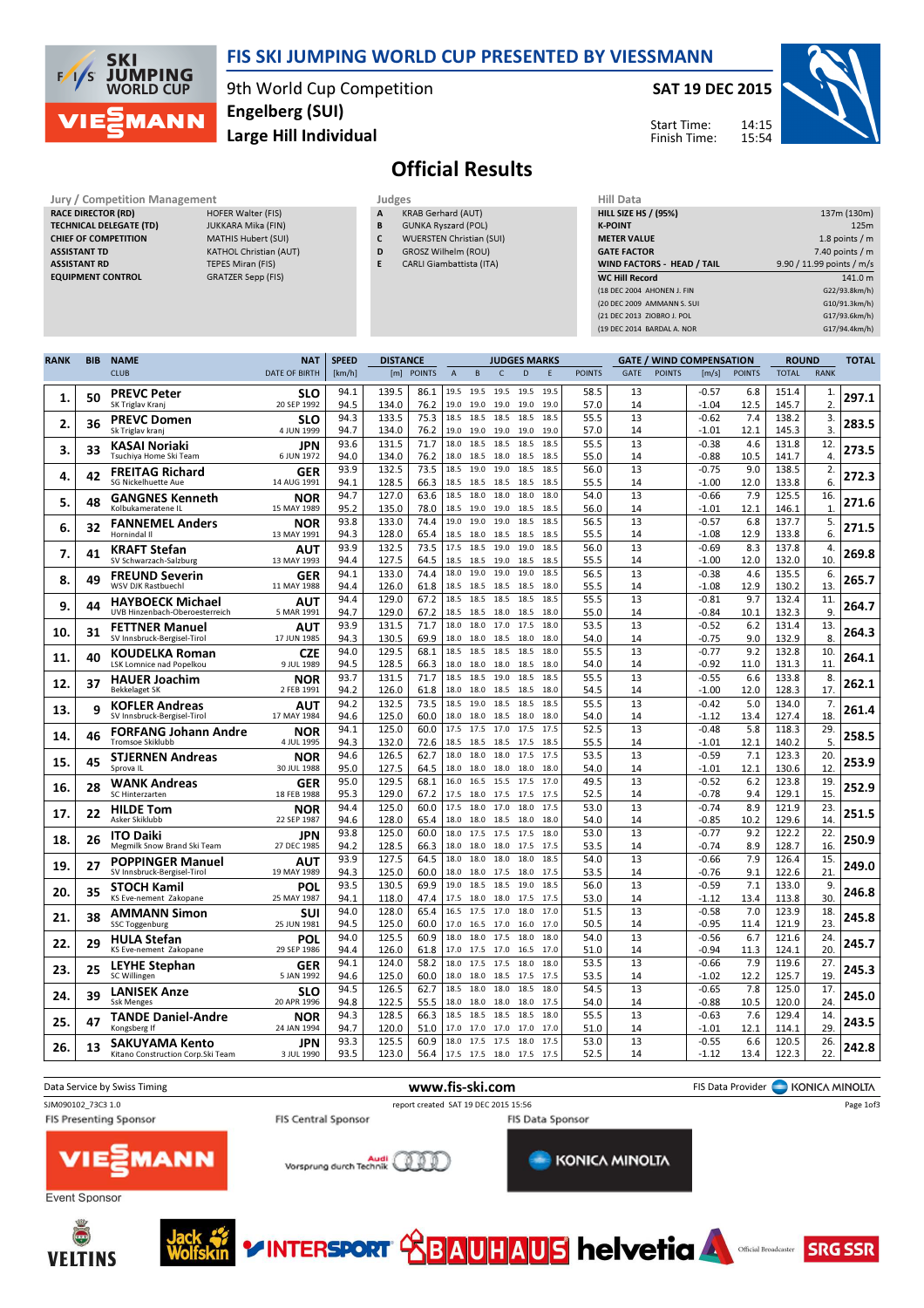

**SKI JUMPING**<br>WORLD CUP  $F/1/S$ **MANN** 

9th World Cup Competition Large Hill Individual Engelberg (SUI)

SAT 19 DEC 2015

Start Time: Finish Time:



## Official Results

| <b>RANK</b> | <b>BIB</b> | <b>NAME</b>               | <b>NAT</b>           | <b>SPEED</b> | <b>DISTANCE</b> | <b>JUDGES MARKS</b> |                     |      |                |      | <b>GATE / WIND COMPENSATION</b> |               |             |               | <b>ROUND</b>          |               | <b>TOTAL</b> |             |       |
|-------------|------------|---------------------------|----------------------|--------------|-----------------|---------------------|---------------------|------|----------------|------|---------------------------------|---------------|-------------|---------------|-----------------------|---------------|--------------|-------------|-------|
|             |            | <b>CLUB</b>               | <b>DATE OF BIRTH</b> | [km/h]       |                 | [m] POINTS          |                     |      |                |      |                                 | <b>POINTS</b> | <b>GATE</b> | <b>POINTS</b> | $\lfloor m/s \rfloor$ | <b>POINTS</b> | <b>TOTAL</b> | <b>RANK</b> |       |
| 27.         |            | <b>STEKALA Andrzej</b>    | <b>POL</b>           | 94.1         | 127.0           | 63.6                | 18.0 18.0           |      | 18.0 17.5      |      | 17.5'                           | 53.5          | 13          |               | $-0.49$               | 5.9           | 123.0        | 21.         | 241.0 |
|             |            | Azs Zakopane              | 30 JUN 1995          | 94.6         | 122.0           | 54.6                | 17.5 17.5 17.5 17.5 |      |                |      | 17.5'                           | 52.5          | 14          |               | $-0.91$               | 10.9          | 118.0        | 26.         |       |
| 28.         | 24         | <b>TEPES Jurii</b>        | <b>SLO</b>           | 94.4         | 125.0           | 60.0                | 18.0 18.0           |      | 18.0           | 18.0 | 18.0                            | 54.0          | 13          |               | $-0.62$               | 7.4           | 121.4        | 25.         | 236.9 |
|             |            | SD Dolomiti               | 14 FEB 1989          | 94.7         | 120.0           | 51.0                | 17.5 17.5 17.5 17.0 |      |                |      | 17.5                            | 52.5          | 14          |               | $-1.00$               | 12.0          | 115.5        | 27.         |       |
| 29.         | 16         | LAMY CHAPPUIS Ronan       | <b>FRA</b>           | 94.3         | 122.5           | 55.5                | 17.5 17.5           |      | 17.5 17.5      |      | 17.0                            | 52.5          | 13          |               | $-0.72$               | 8.6           | 116.6        | 30.         | 235.2 |
|             |            | Bois D'amont              | 10 SEP 1993          | 94.8         | 122.0           | 54.6                | 17.5 17.5 17.5 17.5 |      |                |      | 17.5                            | 52.5          | 14          |               | $-0.96$               | 11.5          | 118.6        | 25.         |       |
|             | 30         | <b>DESCHWANDEN Gregor</b> | <b>SUI</b>           | 93.8         | 122.5           | 55.5                | 17.5                | 17.5 | 17.5           | 17.5 | 17.5                            | 52.5          | 13          |               | $-0.89$               | 10.7          | 118.7        | 28.         | 233.7 |
| 30.         |            | Horw                      | 27 FEB 1991          | 94.4         | 120.0           | 51.0                | 17.0 17.5           |      | 18.0 17.0 17.5 |      |                                 | 52.0          | 14          |               | $-1.00$               | 12.0          | 115.0        | 28.         |       |

|     | not qualified for final round |                                                             |                           |      |       |      |  |                          |  |  |      |    |         |      |       |     |       |
|-----|-------------------------------|-------------------------------------------------------------|---------------------------|------|-------|------|--|--------------------------|--|--|------|----|---------|------|-------|-----|-------|
| 31. | 12                            | <b>BOYD-CLOWES Mackenzie</b><br>Altius Nordic Ski Club      | CAN<br>13 JUL 1991        | 94.0 | 123.0 | 56.4 |  | 17.5 17.5 17.0 17.5 17.5 |  |  | 52.5 | 13 | $-0.57$ | 6.8  | 115.7 | 31. | 115.7 |
| 32. | 23                            | <b>HLAVA Lukas</b><br>Dukla Liberec                         | <b>CZE</b><br>10 SEP 1984 | 94.0 | 121.0 | 52.8 |  | 17.0 17.5 17.5 17.5 17.0 |  |  | 52.0 | 13 | $-0.88$ | 10.5 | 115.3 | 32. | 115.3 |
| 33. | 10                            | <b>PEIER Killian</b><br>Vallee du Joux                      | SUI<br>28 MAR 1995        | 94.1 | 124.0 | 58.2 |  | 17.5 17.5 17.5 18.0 17.5 |  |  | 52.5 | 13 | $-0.34$ | 4.1  | 114.8 | 33. | 114.8 |
| 34. | 43                            | <b>WELLINGER Andreas</b><br>Sc Ruhpolding                   | <b>GER</b><br>28 AUG 1995 | 94.5 | 120.5 | 51.9 |  | 17.5 18.0 18.0 17.5 17.5 |  |  | 53.0 | 13 | $-0.80$ | 9.6  | 114.5 | 34. | 114.5 |
| 35. | 17                            | <b>KUBACKI Dawid</b><br>TS Wisla Zakopane                   | POL<br>12 MAR 1990        | 94.0 | 120.0 | 51.0 |  | 17.0 17.5 17.0 17.0 16.5 |  |  | 51.0 | 13 | $-0.92$ | 11.0 | 113.0 | 35. | 113.0 |
| 36. |                               | <b>ALEXANDER Nicholas</b><br>Lebanon Outing Club            | <b>USA</b><br>24 AUG 1988 | 93.8 | 122.0 | 54.6 |  | 17.5 17.5 17.0 17.0 17.0 |  |  | 51.5 | 13 | $-0.40$ | 4.8  | 110.9 | 36. | 110.9 |
| 37. | 18                            | <b>KRANJEC Robert</b><br>SK Triglav Kranj                   | <b>SLO</b><br>16 JUL 1981 | 93.8 | 118.0 | 47.4 |  | 16.5 16.5 16.0 16.5 16.5 |  |  | 49.5 | 13 | $-1.01$ | 12.1 | 109.0 | 37. | 109.0 |
| 38. |                               | <b>EGLOFF Luca</b><br>Grabserberg                           | <b>SUI</b><br>6 JUN 1995  | 94.0 | 120.0 | 51.0 |  | 17.0 17.0 17.0 17.0 16.5 |  |  | 51.0 | 13 | $-0.55$ | 6.6  | 108.6 | 38. | 108.6 |
| 39. | 14                            | <b>MATURA Jan</b><br>Dukla Liberec                          | <b>CZE</b><br>29 JAN 1980 | 93.4 | 119.0 | 49.2 |  | 17.0 17.5 17.0 17.5 17.5 |  |  | 52.0 | 13 | $-0.60$ | 7.2  | 108.4 | 39. | 108.4 |
| 40. | 15                            | <b>COLLOREDO Sebastian</b><br>GRUPPO SCIATORI FIAMME GIALLE | <b>ITA</b><br>9 SEP 1987  | 93.8 | 118.0 | 47.4 |  | 17.0 17.5 17.0 17.0 17.0 |  |  | 51.0 | 13 | $-0.78$ | 9.4  | 107.8 | 40. | 107.8 |
| 41. | 19                            | <b>MURANKA Klemens</b><br>TS Wisla Zakopane                 | POL<br>31 AUG 1994        | 93.8 | 118.0 | 47.4 |  | 16.5 17.0 16.0 17.0 17.0 |  |  | 50.5 | 13 | $-0.82$ | 9.8  | 107.7 | 41. | 107.7 |
| 42. |                               | <b>TOCHIMOTO Shohei</b><br>Megmilk Snow Brand Ski Team      | <b>JPN</b><br>21 DEC 1989 | 93.1 | 120.0 | 51.0 |  | 16.5 17.0 16.5 17.0 16.5 |  |  | 50.0 | 13 | $-0.47$ | 5.6  | 106.6 | 42. | 106.6 |
| 43. | 11                            | <b>SEMENIC Anze</b><br><b>NSK TRZIC FMG</b>                 | <b>SLO</b><br>1 AUG 1993  | 94.5 | 120.0 | 51.0 |  | 17.5 17.0 17.0 17.0 17.0 |  |  | 51.0 | 13 | $-0.33$ | 4.0  | 106.0 | 43. | 106.0 |
| 44. |                               | <b>KOBAYASHI Junshiro</b><br>Megmilk Snow Brand Ski Team    | <b>JPN</b><br>11 JUN 1991 | 92.9 | 119.5 | 50.1 |  | 17.5 17.5 17.0 17.5 17.0 |  |  | 52.0 | 13 | $-0.29$ | 3.5  | 105.6 | 44. | 105.6 |
| 45. | 20                            | <b>ZYLA Piotr</b><br>WSS Wisla                              | POL<br>16 JAN 1987        | 94.3 | 115.5 | 42.9 |  | 16.5 17.0 16.5 17.0 17.0 |  |  | 50.5 | 13 | $-1.01$ | 12.1 | 105.5 | 45. | 105.5 |
| 46. | 21                            | <b>TAKEUCHI Taku</b><br>Kitano Construction Corp. Ski Club  | <b>JPN</b><br>20 MAY 1987 | 93.7 | 118.0 | 47.4 |  | 15.5 16.0 16.0 15.5 16.0 |  |  | 47.5 | 13 | $-0.86$ | 10.3 | 105.2 | 46. | 105.2 |
| 47. |                               | <b>SCHIFFNER Markus</b><br>UVB Hinzenbach-Oberoesterreich   | <b>AUT</b><br>5 JUN 1992  | 94.0 | 117.5 | 46.5 |  | 17.0 17.0 17.0 16.5 17.0 |  |  | 51.0 | 13 | $-0.41$ | 4.9  | 102.4 | 47. | 102.4 |
| 48. | $\mathbf 1$                   | <b>GLASDER Michael</b><br>Norge Ski Club                    | <b>USA</b><br>27 MAR 1989 | 94.4 | 117.0 | 45.6 |  | 16.5 16.5 16.5 17.0 16.5 |  |  | 49.5 | 13 | $-0.44$ | 5.3  | 100.4 | 48. | 100.4 |
| 49. |                               | <b>LARINTO Ville</b><br>Lahden Hiihtoseura                  | <b>FIN</b><br>11 APR 1990 | 93.7 | 116.0 | 43.8 |  | 16.0 16.5 15.5 17.0 16.5 |  |  | 49.0 | 13 | $-0.41$ | 4.9  | 97.7  | 49. | 97.7  |
|     |                               |                                                             |                           |      |       |      |  |                          |  |  |      |    |         |      |       |     |       |

#### **Disqualified** 34 JANDA Jakub CZE SCE 4

SCE 4 : SUIT